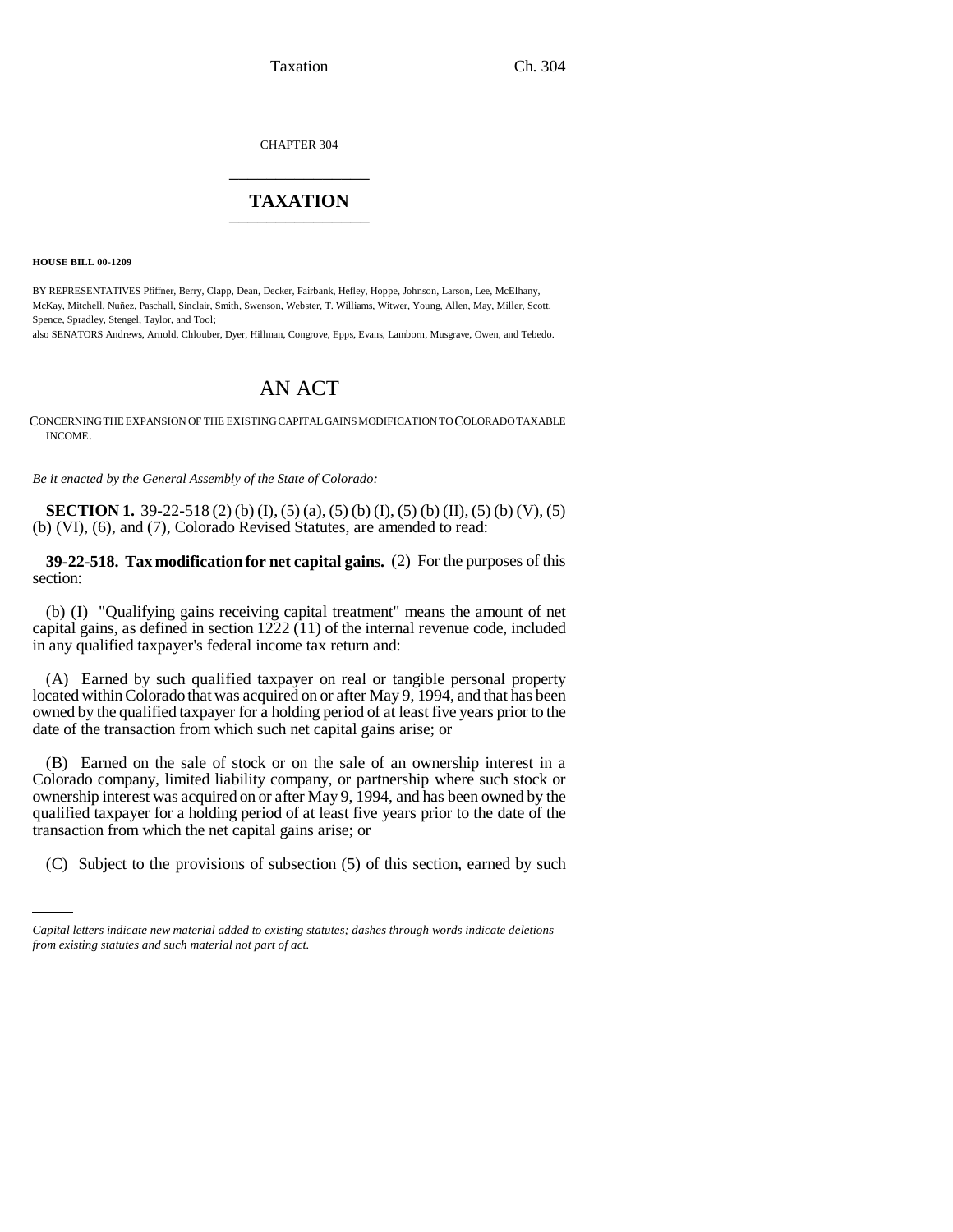qualified taxpayer on real or tangible personal property located within Colorado that was acquired before May 9, 1994, and that has been owned by the qualified taxpayer for a holding period of at least five years prior to the date of the transaction from which the net capital gains arise if the transaction from which the net capital gains arise occurred during any income tax year commencing on or after January 1, 2000 1999, for which, based upon the financial report prepared in accordance with section 24-77-106.5, C.R.S., the controller certifies that the amount of state revenues for the state fiscal year ending in that income tax year exceeds the limitation on state fiscal year spending imposed by section 20 (7) (a) of article X of the state constitution and the voters statewide have either not authorized the state to retain and spend all of the excess state revenues or have authorized the state to retain and spend only a portion of the excess state revenues for that fiscal year; or

(D) Subject to the provisions of subsection (5) of this section, earned on the sale of stock or on the sale of an ownership interest in a Colorado company, limited liability company, or partnership where such stock or ownership interest was acquired before May 9, 1994, and has been owned by the qualified taxpayer for a holding period of at least five years prior to the date of the transaction from which the net capital gains arise if the transaction from which the net capital gains arise occurred during any income tax year commencing on or after January  $1, \frac{2000}{1999}$ , for which, based upon the financial report prepared in accordance with section 24-77-106.5, C.R.S., the controller certifies that the amount of state revenues for the state fiscal year ending in that income tax year exceeds the limitation on state fiscal year spending imposed by section 20 (7) (a) of article X of the state constitution and the voters statewide have either not authorized the state to retain and spend all of the excess state revenues or have authorized the state to retain and spend only a portion of the excess state revenues for that fiscal year; OR

(E) SUBJECT TO THE PROVISIONS OF SUBSECTION (5) OF THIS SECTION, EARNED BY SUCH QUALIFIED TAXPAYER ON REAL OR TANGIBLE PERSONAL PROPERTY LOCATED WITHIN COLORADO THAT HAS BEEN OWNED BY THE QUALIFIED TAXPAYER FOR A HOLDING PERIOD OF AT LEAST ONE YEAR, BUT LESS THAN FIVE YEARS PRIOR TO THE DATE OF THE TRANSACTION FROM WHICH THE NET CAPITAL GAINS ARISE IF THE TRANSACTION FROM WHICH THE NET CAPITAL GAINS ARISE OCCURRED DURING ANY INCOME TAX YEAR COMMENCING ON OR AFTER JANUARY 1, 2001, FOR WHICH, BASED UPON THE FINANCIAL REPORT PREPARED IN ACCORDANCE WITH SECTION 24-77-106.5, C.R.S., THE CONTROLLER CERTIFIES THAT THE AMOUNT OF STATE REVENUES FOR THE STATE FISCAL YEAR ENDING IN THAT INCOME TAX YEAR EXCEEDS THE LIMITATION ON STATE FISCAL YEAR SPENDING IMPOSED BY SECTION 20 (7) (a) OF ARTICLE X OF THE STATE CONSTITUTION AND THE VOTERS STATEWIDE EITHER HAVE NOT AUTHORIZED THE STATE TO RETAIN AND SPEND ALL OF THE EXCESS STATE REVENUES OR HAVE AUTHORIZED THE STATE TO RETAIN AND SPEND ONLY A PORTION OF THE EXCESS STATE REVENUES FOR THAT FISCAL YEAR; OR

(F) SUBJECT TO THE PROVISIONS OF SUBSECTION (5) OF THIS SECTION, EARNED ON THE SALE OF STOCK OR ON THE SALE OF AN OWNERSHIP INTEREST IN A COLORADO COMPANY, LIMITED LIABILITY COMPANY, OR PARTNERSHIP WHERE SUCH STOCK OR OWNERSHIP INTEREST HAS BEEN OWNED BY THE QUALIFIED TAXPAYER FOR A HOLDING PERIOD OF AT LEAST ONE YEAR, BUT LESS THAN FIVE YEARS PRIOR TO THE DATE OF THE TRANSACTION FROM WHICH THE NET CAPITAL GAINS ARISE IF THE TRANSACTION FROM WHICH THE NET CAPITAL GAINS ARISE OCCURRED DURING ANY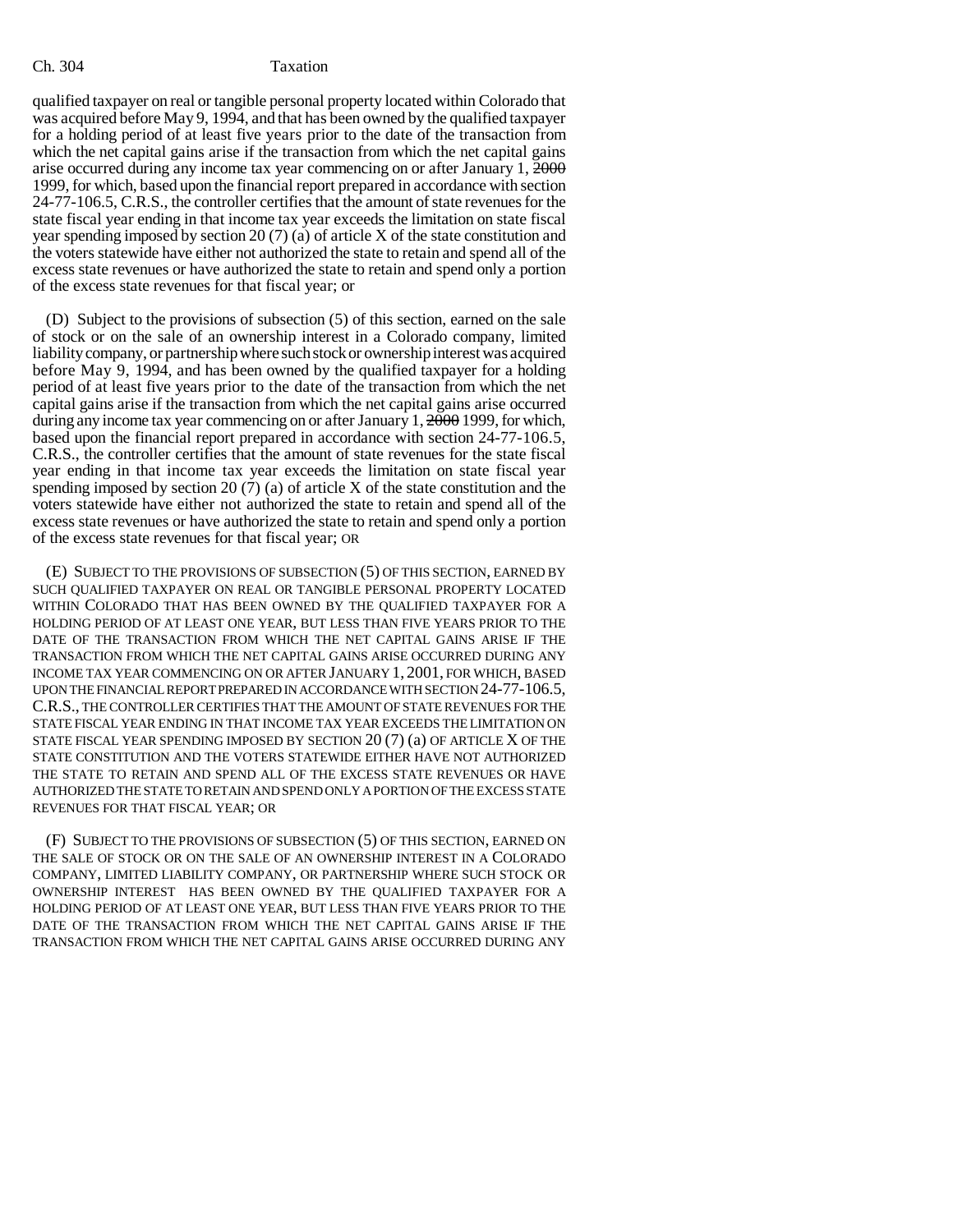### Taxation Ch. 304

INCOME TAX YEAR COMMENCING ON OR AFTER JANUARY 1, 2001, FOR WHICH, BASED UPON THE FINANCIAL REPORT PREPARED IN ACCORDANCE WITH SECTION 24-77-106.5, C.R.S., THE CONTROLLER CERTIFIES THAT THE AMOUNT OF STATE REVENUES FOR THE STATE FISCAL YEAR ENDING IN THAT INCOME TAX YEAR EXCEEDS THE LIMITATION ON STATE FISCAL YEAR SPENDING IMPOSED BY SECTION 20 (7) (a) OF ARTICLE X OF THE STATE CONSTITUTION AND THE VOTERS STATEWIDE EITHER HAVE NOT AUTHORIZED THE STATE TO RETAIN AND SPEND ALL OF THE EXCESS STATE REVENUES OR HAVE AUTHORIZED THE STATE TO RETAIN AND SPEND ONLY A PORTION OF THE EXCESS STATE REVENUES FOR THAT FISCAL YEAR.

(5) (a) If, based on the financial report prepared by the controller in accordance with section 24-77-106.5, C.R.S., the controller certifies that the amount of state revenues for any state fiscal year commencing on or after July 1, 1999 1998, BUT BEFORE JULY 1, 2000, exceeds the limitation on state fiscal year spending imposed by section 20 (7) (a) of article X of the state constitution for that fiscal year by less than two hundred sixty million dollars, as adjusted pursuant to paragraph (b) of this subsection (5), then any modification for qualifying gains receiving capital treatment authorized by sub-subparagraph  $(C)$  or  $(D)$  of subparagraph  $(I)$  of paragraph  $(b)$  of subsection (2) of this section shall not be allowed for the income tax year in which said state fiscal year ended.

(b) (I) No later than October 1 of  $\frac{any}{given}$  THE calendar year commencing on  $\sigma$ after January 1, 2000, the executive director of the department of revenue shall annually adjust the dollar amount specified in paragraph (a) of this subsection (5) to reflect the rate of growth of Colorado personal income for the calendar year immediately preceding the calendar year in which such adjustment is made THAT COMMENCED ON JANUARY 1, 1999. For purposes of this subparagraph (I),"the rate of growth of Colorado personal income" means the percentage change between the most recent published annual estimate of total personal income for Colorado, as defined and officially reported by the bureau of economic analysis in the United States department of commerce for the calendar year immediately preceding the calendar year in which the adjustment is made THAT COMMENCED ON JANUARY 1, 1999, and the most recent published annual estimate of total personal income for Colorado, as defined and officially reported by the bureau of economic analysis in the United States department of commerce for the calendar year prior to the calendar year immediately preceding the calendar year in which the adjustment is made THAT COMMENCED ON JANUARY 1, 1998.

(II) Upon calculating the adjustment of said dollar amount in accordance with subparagraph (I) of this paragraph (b), the executive director shall notify in writing the executive committee of the legislative council created pursuant to section 2-3-301 (1), C.R.S., of the adjusted dollar amount and the basis for the adjustment. Such written notification shall be given within five working days after such calculation is completed, but such written notification shall be given no later than October 1, of the calendar year 2000.

(V) For the purpose of determining whether any modification for qualifying gains receiving capital treatment authorized by sub-subparagraph (C) or (D) of subparagraph  $(I)$  of paragraph  $(b)$  of subsection  $(2)$  of this section is to be allowed in any given tax year, the executive director shall not utilize any adjusted dollar amount that has not been approved pursuant to subparagraph (III) of this paragraph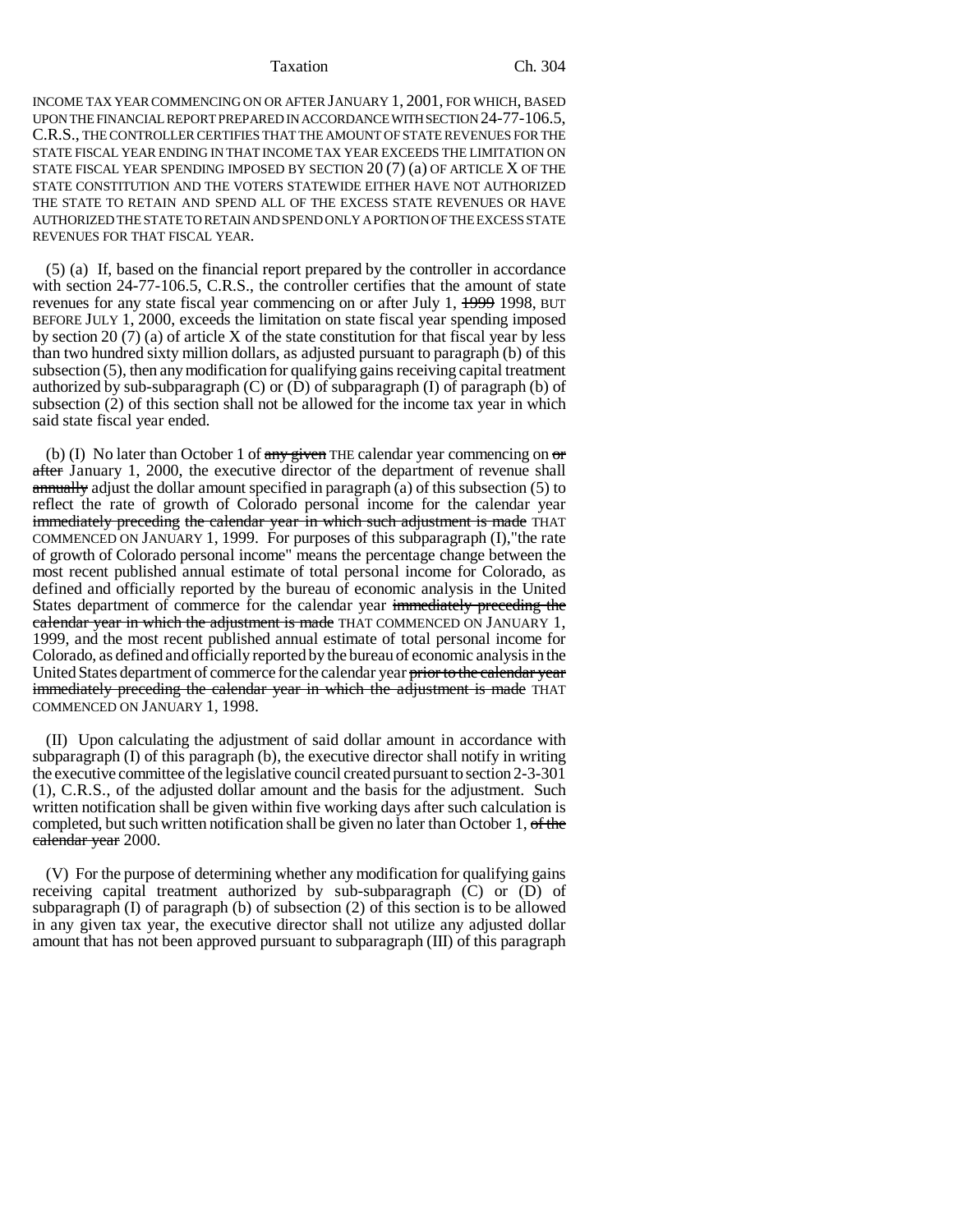## Ch. 304 Taxation

(b) or otherwise specified pursuant to subparagraph (IV) of this paragraph (b).

(VI) If one or more ballot questions are submitted to the voters at a statewide election to be held in November of  $\frac{any}{any}$  THE calendar year commencing on  $\frac{or}{any}$ January 1, 2000, that seek authorization for the state to retain and spend all or any portion of the amount of excess revenues for the state fiscal year ending during said calendar year, the executive director shall not determine whether any modification for qualifying gains receiving capital treatment authorized by sub-subparagraph (C) or (D) of subparagraph (I) of paragraph (b) of subsection (2) of this section shall be allowed until the impact of the results of said election on the amount of the excess state revenues to be refunded is ascertained.

(6) Any modification for qualifying gains receiving capital treatment allowed pursuant to sub-subparagraph  $(C)$ ,  $\sigma$   $(D)$ ,  $(E)$ ,  $OR$   $(F)$  of subparagraph  $(I)$  of paragraph (b) of subsection (2) of this section shall be published in rules promulgated by the executive director of the department of revenue in accordance with article 4 of title 24, C.R.S., and shall be included in income tax forms for that taxable year.

(7) The general assembly finds and declares that the temporary modifications for qualifying gains receiving capital treatment allowed by sub-subparagraphs  $(C)$ , and (D), (E), AND (F) of subparagraph (I) of paragraph (b) of subsection (2) of this section are reasonable methods of refunding a portion of the excess state revenues required to be refunded in accordance with section 20  $(7)$  (a) of article X of the state constitution.

**SECTION 2.** 39-22-518 (5), Colorado Revised Statutes, is amended BY THE ADDITION OF THE FOLLOWING NEW PARAGRAPHS to read:

(c) IF, BASED ON THE FINANCIAL REPORT PREPARED BY THE CONTROLLER IN ACCORDANCE WITH SECTION 24-77-106.5,C.R.S., THE CONTROLLER CERTIFIES THAT THE AMOUNT OF STATE REVENUES FOR ANY STATE FISCAL YEAR COMMENCING ON OR AFTER JULY 1, 2000, EXCEEDS THE LIMITATION ON STATE FISCAL YEAR SPENDING IMPOSED BY SECTION 20 (7) (a) OF ARTICLE X OF THE STATE CONSTITUTION FOR THAT FISCAL YEAR BY LESS THAN FOUR HUNDRED THIRTY MILLION DOLLARS, AS ADJUSTED PURSUANT TO PARAGRAPH (d) OF THIS SUBSECTION (5), THEN ANY MODIFICATION FOR QUALIFYING GAINS RECEIVING CAPITAL TREATMENT AUTHORIZED BY SUB-SUBPARAGRAPH (E) OR (F) OF SUBPARAGRAPH (I) OF PARAGRAPH (b) OF SUBSECTION (2) OF THIS SECTION SHALL NOT BE ALLOWED FOR THE INCOME TAX YEAR IN WHICH SAID STATE FISCAL YEAR ENDED.

(d) (I) NO LATER THAN OCTOBER 1 OF ANY GIVEN CALENDAR YEAR COMMENCING ON OR AFTER JANUARY 1, 2001, THE EXECUTIVE DIRECTOR SHALL ANNUALLY ADJUST THE DOLLAR AMOUNT SPECIFIED IN PARAGRAPH (c) OF THIS SUBSECTION (5) TO REFLECT THE RATE OF GROWTH OF COLORADO PERSONAL INCOME FOR THE CALENDAR YEAR IMMEDIATELY PRECEDING THE CALENDAR YEAR IN WHICH SUCH ADJUSTMENT IS MADE. FOR PURPOSES OF THIS SUBPARAGRAPH (I),"THE RATE OF GROWTH OF COLORADO PERSONAL INCOME" MEANS THE PERCENTAGE CHANGE BETWEEN THE MOST RECENT PUBLISHED ANNUAL ESTIMATE OF TOTAL PERSONAL INCOME FOR COLORADO, AS DEFINED AND OFFICIALLY REPORTED BY THE BUREAU OF ECONOMIC ANALYSIS IN THE UNITED STATES DEPARTMENT OF COMMERCE FOR THE CALENDAR YEAR IMMEDIATELY PRECEDING THE CALENDAR YEAR IN WHICH THE ADJUSTMENT IS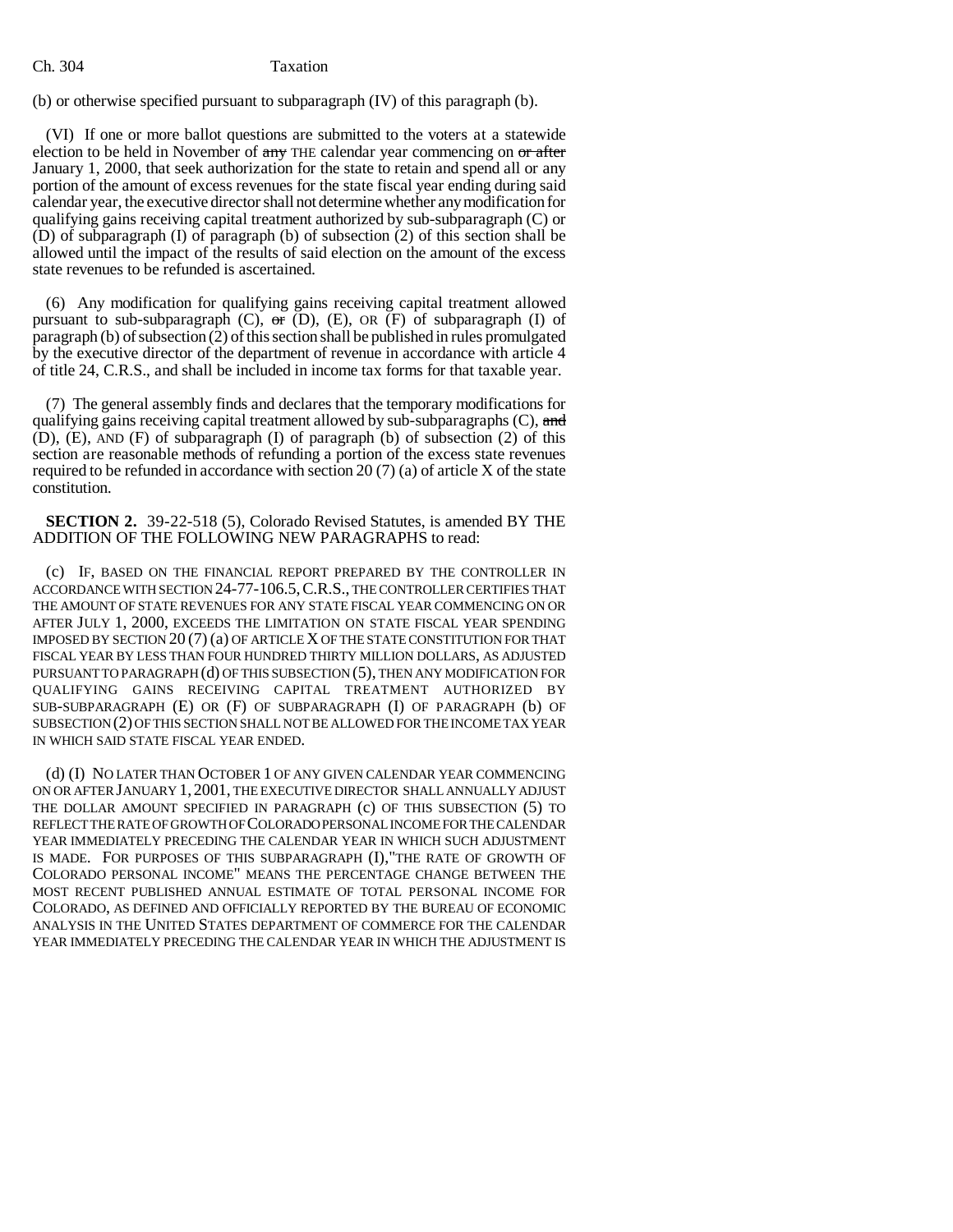#### Taxation Ch. 304

MADE AND THE MOST RECENT PUBLISHED ANNUAL ESTIMATE OF TOTAL PERSONAL INCOME FOR COLORADO, AS DEFINED AND OFFICIALLY REPORTED BY THE BUREAU OF ECONOMIC ANALYSIS IN THE UNITED STATES DEPARTMENT OF COMMERCE FOR THE CALENDAR YEAR PRIOR TO THE CALENDAR YEAR IMMEDIATELY PRECEDING THE CALENDAR YEAR IN WHICH THE ADJUSTMENT IS MADE.

(II) UPON CALCULATING THE ADJUSTMENT OF SAID DOLLAR AMOUNT IN ACCORDANCE WITH SUBPARAGRAPH (I) OF THIS PARAGRAPH (d), THE EXECUTIVE DIRECTOR SHALL NOTIFY IN WRITING THE EXECUTIVE COMMITTEE OF THE LEGISLATIVE COUNCIL CREATED PURSUANT TO SECTION 2-3-301 (1), C.R.S., OF THE ADJUSTED DOLLAR AMOUNT AND THE BASIS FOR THE ADJUSTMENT. SUCH WRITTEN NOTIFICATION SHALL BE GIVEN WITHIN FIVE WORKING DAYS AFTER SUCH CALCULATION IS COMPLETED, BUT SUCH WRITTEN NOTIFICATION SHALL BE GIVEN NO LATER THAN OCTOBER 1 OF THE CALENDAR YEAR.

(III) IT IS THE FUNCTION OF THE EXECUTIVE COMMITTEE TO REVIEW AND APPROVE OR DISAPPROVE SUCH ADJUSTMENT OF SAID DOLLAR AMOUNT WITHIN TWENTY DAYS AFTER RECEIPT OF SUCH WRITTEN NOTIFICATION FROM THE EXECUTIVE DIRECTOR. ANY ADJUSTMENT THAT IS NOT APPROVED OR DISAPPROVED BY THE EXECUTIVE COMMITTEE WITHIN SAID TWENTY DAYS SHALL BE AUTOMATICALLY APPROVED; EXCEPT THAT, IF WITHIN SAID TWENTY DAYS THE EXECUTIVE COMMITTEE SCHEDULES A HEARING ON SUCH ADJUSTMENT, SUCH AUTOMATIC APPROVAL SHALL NOT OCCUR UNLESS THE EXECUTIVE COMMITTEE DOES NOT APPROVE OR DISAPPROVE SUCH ADJUSTMENT AFTER THE CONCLUSION OF SUCH HEARING. ANY HEARING CONDUCTED BY THE EXECUTIVE COMMITTEE PURSUANT TO THIS SUBPARAGRAPH (III) SHALL BE CONCLUDED NO LATER THAN TWENTY-FIVE DAYS AFTER RECEIPT OF SUCH WRITTEN NOTIFICATION FROM THE EXECUTIVE DIRECTOR.

(IV) IF THE EXECUTIVE COMMITTEE DISAPPROVES ANY ADJUSTMENT OF SAID DOLLAR AMOUNT CALCULATED BY THE EXECUTIVE DIRECTOR PURSUANT TO THIS PARAGRAPH (d), THE EXECUTIVE COMMITTEE SHALL SPECIFY SUCH ADJUSTED DOLLAR AMOUNT TO BE UTILIZED BY THE EXECUTIVE DIRECTOR. ANY ADJUSTED DOLLAR AMOUNT SPECIFIED BY THE EXECUTIVE COMMITTEE PURSUANT TO THIS SUBPARAGRAPH (IV) SHALL BE CALCULATED IN ACCORDANCE WITH THE PROVISIONS OF SUBPARAGRAPH (I) OF THIS PARAGRAPH (d).

(V) FOR THE PURPOSE OF DETERMINING WHETHER ANY MODIFICATION FOR QUALIFYING GAINS RECEIVING CAPITAL TREATMENT AUTHORIZED BY SUB-SUBPARAGRAPH (E) OR (F) OF SUBPARAGRAPH (I) OF PARAGRAPH (b) OF SUBSECTION (2) OF THIS SECTION IS TO BE ALLOWED IN ANY GIVEN TAX YEAR, THE EXECUTIVE DIRECTOR SHALL NOT UTILIZE ANY ADJUSTED DOLLAR AMOUNT THAT HAS NOT BEEN APPROVED PURSUANT TO SUBPARAGRAPH (III) OF THIS PARAGRAPH (d) OR OTHERWISE SPECIFIED PURSUANT TO SUBPARAGRAPH (IV) OF THIS PARAGRAPH (d).

(VI) IF ONE OR MORE BALLOT QUESTIONS ARE SUBMITTED TO THE VOTERS AT A STATEWIDE ELECTION TO BE HELD IN NOVEMBER OF ANY CALENDAR YEAR COMMENCING ON OR AFTER JANUARY 1, 2001, THAT SEEK AUTHORIZATION FOR THE STATE TO RETAIN AND SPEND ALL OR ANY PORTION OF THE AMOUNT OF EXCESS REVENUES FOR THE STATE FISCAL YEAR ENDING DURING SAID CALENDAR YEAR, THE EXECUTIVE DIRECTOR SHALL NOT DETERMINE WHETHER ANY MODIFICATION FOR QUALIFYING GAINS RECEIVING CAPITAL TREATMENT AUTHORIZED BY